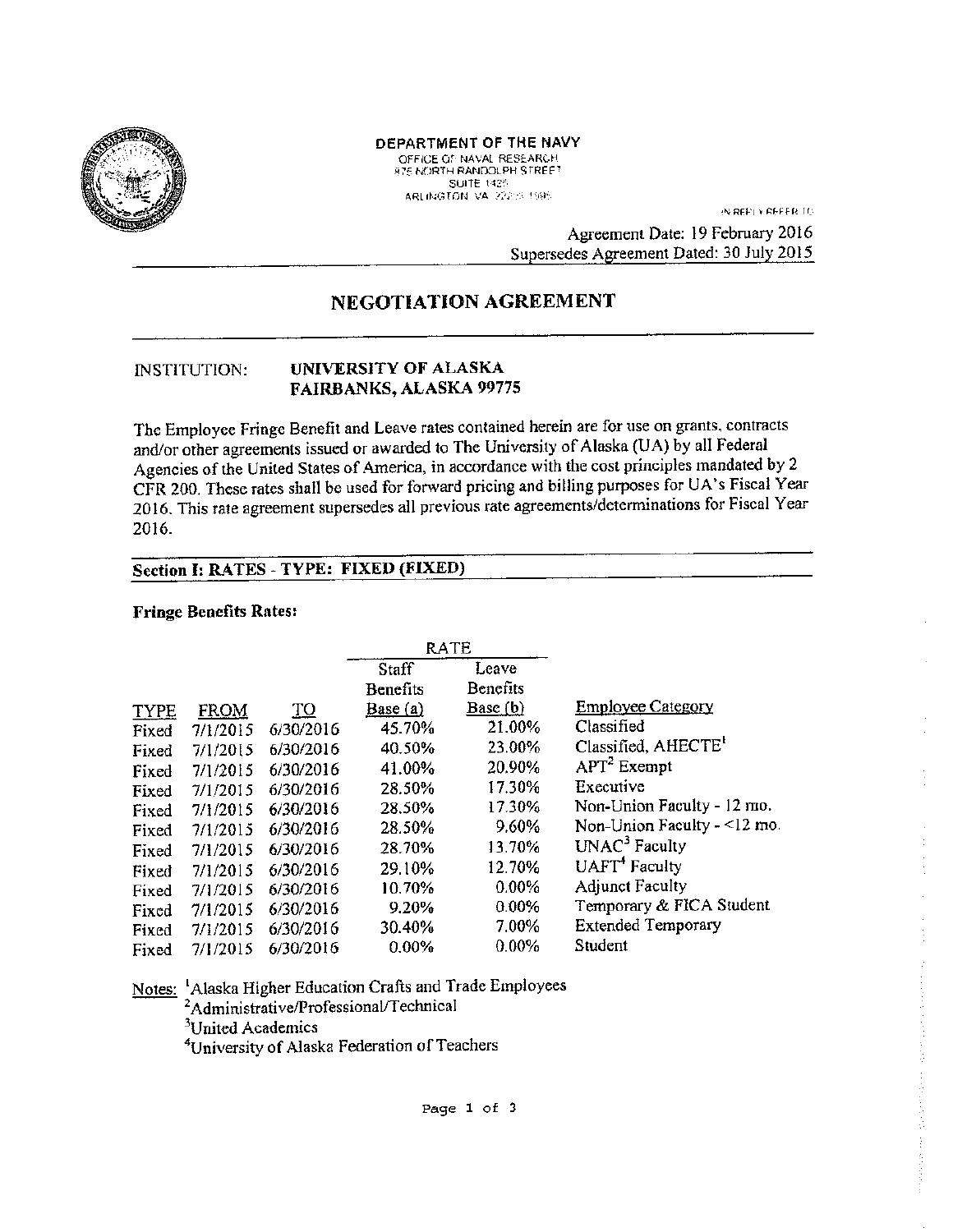## DISTRIBUTION BASES

- (a) Staff benefits rates are applied to base salaries plus overtime, miscellaneous pay, and leave accrual provisions.
- (b) Leave benefits rates are applied to base salaries excluding: overtime, miscellaneous pay, and paid leave.

## **SECTION II - GENERAL TERMS AND CONDITIONS**

A. **LIMITATIONS**: Use of the rates set forth under Section I is subject to any statutory or administrative limitations and is applicable to a given grant, contract or other agreement only to the extent that funds are available and consistent with any and all limitations of cost clauses or provisions, if any, contained therein. Acceptance of the rates agreed to herein is predicated upon all of the following conditions: (1) that no costs other than those incurred by the grantee/contractor were included in this indirect cost pool as finally accepted and that such costs are legal obligations of the grantee/contractor and allowable under governing cost principles; (2) that the same costs that have been treated as indirect costs are not claimed as direct costs; (3) that similar types of costs have been accorded consistent accounting treatment; and (4) that the information provided by the grantee/contractor, which was used as the basis for acceptance of the rates agreed to herein and expressly relied upon by the Government in negotiating and accepting the said rates, is not subsequently found to be materially incomplete or inaccurate.

B. **ACCOUNTING CHANGES**: The rates contained in Section I of this agreement are based on the accounting system in effect at the time the agreement was negotiated. Changes to the method(s) of accounting for costs which affect the amount of reimbursement resulting from the use of these rates require the written approval of the authorized representative of the cognizant negotiating agency for the Government prior to implementation of any such changes. Such changes include but are not limited to changes in the charging of a particular type of costs from indirect to direct. Failure to obtain such approval may result in subsequent cost disallowances.

C. **FIXED RATES WITH CARRY-FORWARD PROVISIONS:** The fixed rates in this agreement are based on estimates of the costs for FY 2016. When actual costs for the period are determined, an adjustment will be made to the rates of a future year to recognize the difference between the FY 2016 estimated costs used to establish the fixed rates and the negotiated actual FY 2016 costs.

D. **CARRY-FORWARD AMOUNTS**: The fixed rates set forth in Section I are inclusive of the following estimated FY 2014 carry-forward amounts:

| <b>Employee Category</b>               | <b>FY 14 Est. Carry-Forward Amounts</b> |                 |  |
|----------------------------------------|-----------------------------------------|-----------------|--|
|                                        | <b>STAFF</b>                            | <b>LEAVE</b>    |  |
| ( ) Denotes Over-Recovery              | <b>BENEFITS</b>                         | <b>BENEFITS</b> |  |
| Classified                             | $(\$4,292,100)$                         | $(\$378,300)$   |  |
| Classified, $AHECTE1$                  | (\$1,066,400)                           | \$41,600        |  |
| $APT2$ Exempt                          | $(\$3,348,300)$                         | \$335,500       |  |
| Executive & Non-Union Faculty - 12 mo. | $(\$647,800)$                           | \$122,200       |  |